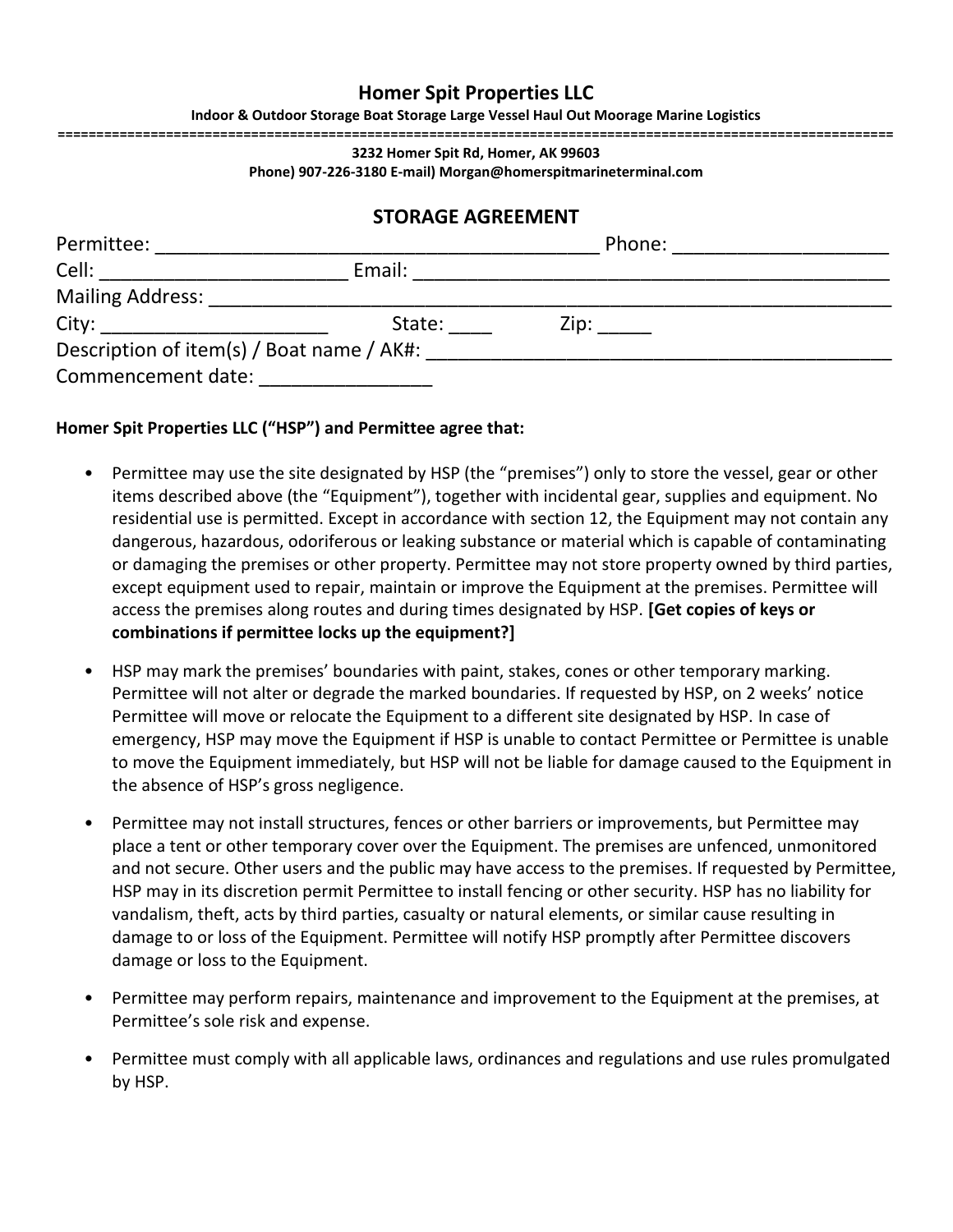- The premises have no utilities or other services. Permittee may not install utilities or other services but may use a portable generator or batteries for needed power. Permittee will keep the premises in a safe condition, clean, and free of trash.
- Permittee will pay rent for the premises in accordance with Attachment A. Rent is due on or before the first day of the month. If the term commences other than the first day of the month, the rent will be prorated. Otherwise, rent is payable for the entire month. If HSP terminates without default other than as of the last day of the month, prepaid rent will be reimbursed for the unused portion of the month. If under Attachment A rent is weekly, then each reference to "month" will be interpreted as a reference to "week."
- Permittee accepts the premises on an "as is" basis. HSP makes no representations regarding the premises other than that it owns the premises.
- Upon reasonable prior notice, HSP may inspect Permittee's use of the premises.
- Permittee will indemnify, defend and hold harmless HSP, its member, officers, managers and employees from and against any and all loss, liability, damage, claims, demands, actions and/or proceedings (and all related expenses including reasonable attorney fees) of whatever nature as a result of damage to, loss or destruction of any property or injury to or death of any person caused or arising directly or indirectly out of or in connection with the Equipment or the actions or omissions of Permittee or Permittee's employees or contractors while on HSP property.
- Permittee's use and storage of Equipment is at Permittee's sole risk. Permittee understands that HSP is not providing any insurance coverage on Permittee's behalf. Permittee may, at its own expense and in its own name, obtain insurance against loss or damage by fire and other such risks as it determines to cover the Equipment. Permittee waives any claim that may arise against HSP and its member, officers, managers and employees that would be covered by casualty insurance, if carried by Permittee, and Permittee's casualty insurance must waive subrogation against HSP. If Permittee engages in significant work on its Equipment or frequently accesses its Equipment, HSP may require Permittee to carry commercial general liability, motor vehicle and/or other liability insurance with such limits and terms as HSP may specify.
- Permittee may not bring, leave, store, use, generate, transport, produce or release any hazardous substances in, on or about the premises without HSP's express written consent. However, Permittee may store, use and transport small, reasonable amounts of fuel, lubricants, solvents, paints and similar products used in connection with the Equipment or storage, repair, maintenance or improvement of the Equipment, provided that Permittee first notifies HSP of the nature, use and amount of such hazardous substances. All hazardous substances must be used and stored in compliance with all governmental regulations, manufacturer's directions and best business practices. From time to time HSP may inspect the premises and Permittee's use for compliance with this section and impose specific use and reporting requirements to promote or assure compliance. Permittee will indemnify, defend, and hold harmless HSP, its member, officers, managers and employees from any claim, judgment, damage, penalty, fine, cost, liability, or loss (including diminution in value of the property, remediation expenses, investigation of site conditions, and legal and expert fees) which arises as a result of contamination of the premises or other land, air, or water by hazardous substances or the release or threatened release of hazardous substances as a result of acts or omissions by Permittee or other persons for whom Permittee is responsible, unless caused by or resulting solely from the negligence of HSP. Permittee must immediately notify HSP of any contamination of the premises or other land, air, or water by hazardous substances, any release or threatened release of hazardous substances, and any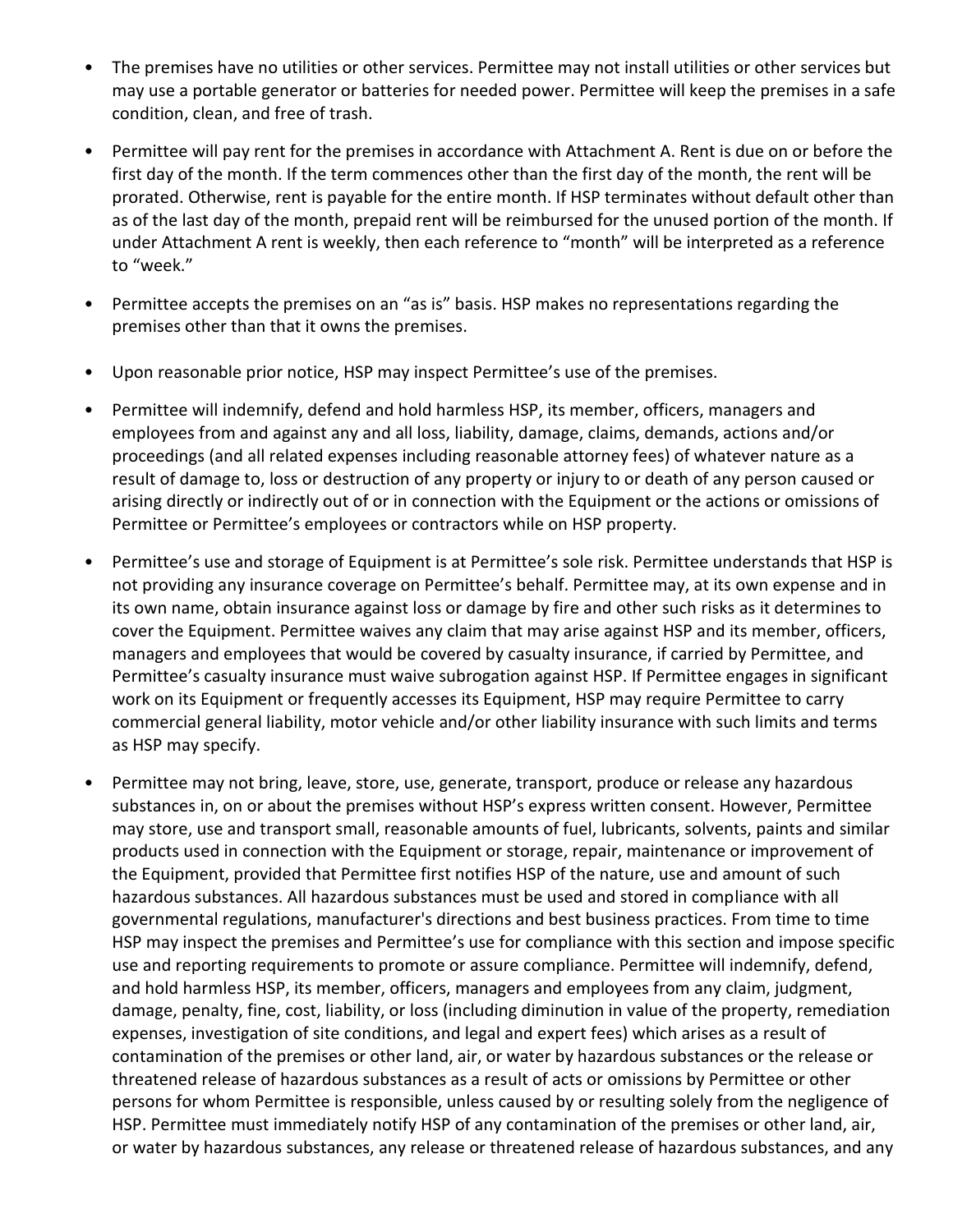notice from a governmental agency respecting contamination of or any release or threatened release of hazardous substances at the premises or nearby land, air, or water. Unless Permittee notifies HSP before placing its Equipment on the premises of the apparent contamination of the premises by hazardous substances, it will be conclusively presumed that any contamination of the premises present when Permittee vacates the premises was caused by Permittee unless Permittee can establish by clear and convincing evidence that the contamination was present before Permittee placed its Equipment on the premises. If contamination is present for which Permittee is responsible, then at HSP's election either Permittee must diligently conduct a thorough and complete remediation of the premises and other land, air and water to remove all contamination pursuant to a remediation plan approved by HSP, which approval will not be unreasonably withheld, or Permittee must reimburse HSP for all reasonable costs incurred by HSP in conducting the remediation. "Hazardous substances" means any hazardous, radioactive, corrosive, toxic, highly flammable or explosive substance, material, or waste which is or may become regulated by a governmental authority, including petroleum products.

- Either Party may terminate this agreement, other than for default, by giving of not less than 2 weeks' notice to the other specifying the date of termination. In the event of default, HSP may exercise all available remedies, including termination of this agreement.
- Upon termination of this agreement, Permittee must vacate the premises, leaving it in as good condition as existed at the time of initial occupancy. Permittee will reimburse HSP for any expenses that may be incurred for cleanup of the premises. Occupancy beyond the termination date is not allowed without the written consent of HSP. Rent for occupancy beyond termination date will be 150% of the stated rent. Items not removed from the premises within 48 hours of the date of termination may be impounded and are subject to sale at a public auction. Termination will not affect claims existing as of the termination, relating to the termination, or based on indemnity and defense obligations, all of which will survive termination.
- In no event will HSP be liable under any claim, demand, or action arising out of or relating to this agreement for any special, direct, indirect, incidental, punitive or consequential damages, or lost profits or revenues, or any other similar damages, whether or not HSP has been advised or otherwise had reason to know of the possibility of such claim, demand, or action or such damages or lost profits or revenues.
- Payment not paid when due will bear interest at 1.5% per month, but not more than the highest rate permitted by law.
- Permittee may not assign or sublease this agreement.
- At all times Permittee will have exclusive possession and control of the Equipment. This agreement does not create a bailment or warehousing relationship. HSP has no possession or responsibility for the Equipment.
- Any notice given under this agreement must be sent by hand delivery, telephonically confirmed e-mail or facsimile transmission to the recipient at the address set forth above, or posting on the Equipment. Notices are effective upon receipt or posting or when receipt is refused.
- This agreement has been entered into and is governed by the laws of Alaska, excluding conflict of law principles. Venue for any dispute arising out of this Agreement will be exclusively in Anchorage or Homer, Alaska.